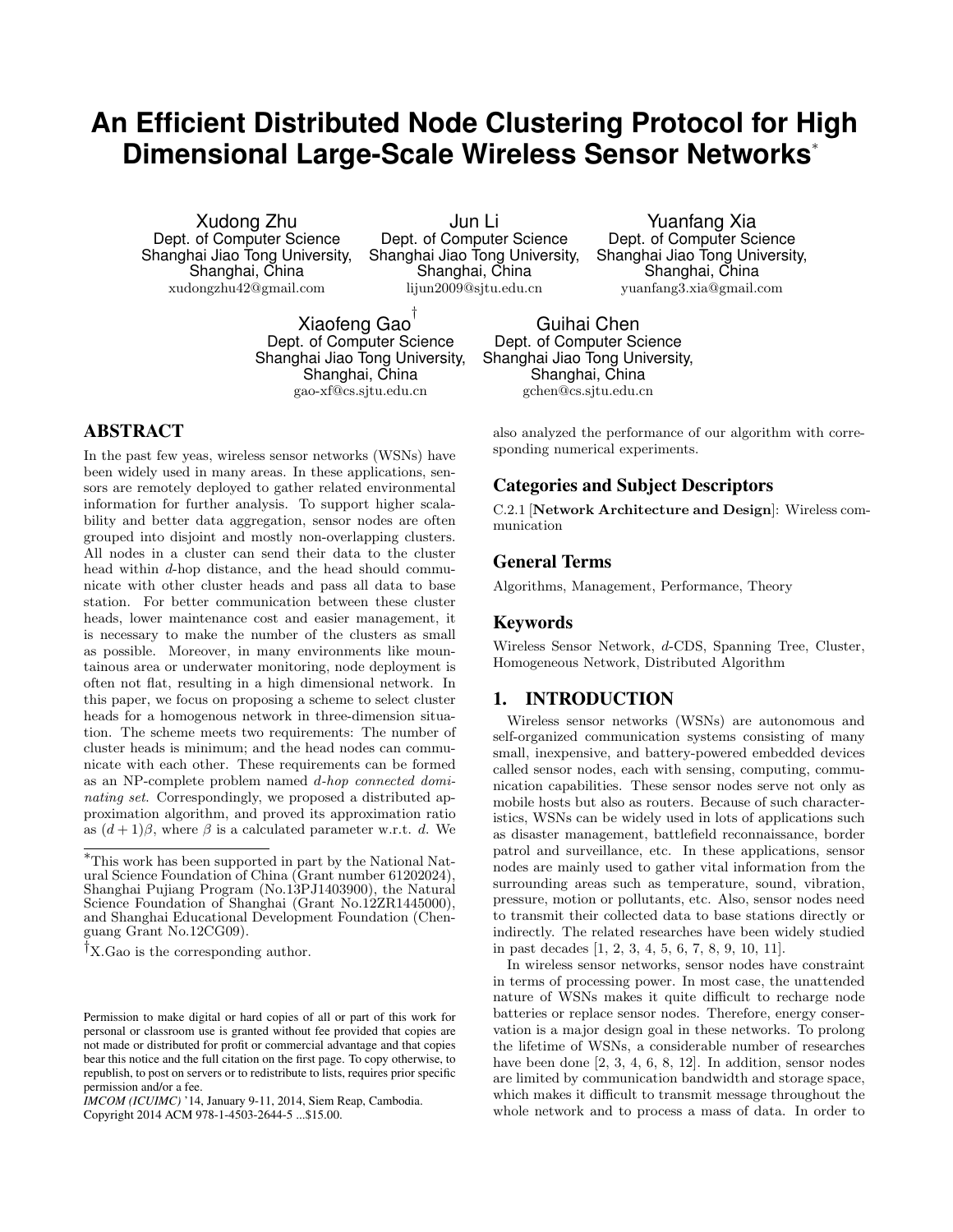overcome such shortcomings, the efficient approach that is commonly agreed by most of researchers is clustering. We can divide the whole network into disjoint and mostly nonoverlapping sets called clusters. Each cluster elects a leader called cluster head. All ordinary nodes in a cluster transmits their data to the cluster head, and the head passes all data to the base station. Additionally, each cluster header can communicate with other cluster heads. Clustering schemes offer reduced communication overheads and efficient resource allocations, thus decreasing the overall energy consumption and reducing interferences among sensor nodes.

With clustering in WSNs, energy consumption, lifetime and scalability of the network can be greatly improved. Because all the ordinary nodes transmit their data to the cluster, a lot of energy can be saved by absence of flooding and multiple routes. Furthermore, any changes within a cluster effects only this cluster locally, so clustering can ensure efficient resource allocation, with greater network scalability. To make the best use of clustering, one of the most important task is to partition a given network into disjoint and mostly non-overlapping groups. Numbers of clustering algorithms were proposed according to this idea. In [5], the authors proposed a clustering algorithm which based on cell combination for the networks. Based on the fact that we can improve the system's lifetime by improving each cluster's lifetime, [6] alternates cluster head in a cluster to maximize the cluster's lifetime and finally determines each cluster and the corresponding head. In [7], through coordination of nodes belonging to the same cluster which can effectively avoid redundant sensing or processing, Alaei et.al proposed a clustering method to optimize the energy conservation and prolong network lifetime. Other related clustering algorithms can refer to [8, 12, 13].

Easily to know, small size clusters leads to a large number of clusters, which will congest the area; while a few number of clusters will exhaust the cluster head with large amounts of messages transmitted from cluster members. An effective way to control the average size of clusters is to assume that each cluster head can be at most d-hop away from the nodes within its dominating range, where d can be manually set based on the real circumstance. When sensor nodes in a network are uniformly and independently distributed, [9] gives a solution to evaluate the average hop distance. In this paper, we focus on constructing d-hop clusters for a given WSN. Usually, the set of cluster heads can be viewed as a connected dominating set (CDS) of graph G, which is abstracted from the corresponding network. For a given graph  $G = (V, E)$ , a CDS of G is a subset  $C \subseteq V$  such that for each vertex  $v \in V \backslash C$ , there exists a vertex  $u \in C$  satisfying  $(u, v) \in E$ . Moreover, the subgraph induced by C is connected. Similarly, to construct  $d$ -hop clusters for a given WSN is equivalent to choose a d-CDS for a given graph. The formal definition of d-CDS is: For a given graph  $G = (V, E)$ , a d-CDS of G is a subset  $C \subseteq V$  such that for each vertex  $v \in V \backslash C$ , there exists a vertex  $u \in C$  and a path p from  $v$  to  $u$  satisfying the length of  $p$  is at most  $d$ . Moreover, the subgraph induced by  $C$  is connected. To reduce the message redundancy, finding a minimum  $d$ -CDS is of great significance.

In most cases, people assume that wireless nodes are on a two-dimensional plane, and use a unit disk graph (UDG) to model the network, where each node has the same communication range and two nodes can communicate with each other only when they are located within the communication range of the other. However, in many environment like mountainous areas or underwater region, node deployment is often not flat, resulting in a three dimensional network. Correspondingly, we can use an unit ball graph (UBG) to model such network in a 3D space. In an UBG  $G = (V, E)$ , each node also has the same communication range, denoted as a ball, and any two vertices are adjacent if and only if the Euclidean distance between them is at most 1. As far as we know, there is not yet specialized works on d-CDS in unit ball graph before this paper. The only related work is the work done by Kim [14] which can be seen as 1-CDS example in UBG.

Our goal in this paper is to partition a wireless sensor network into d-hop clusters by finding a minimum d-CDS for an UBG  $G = (V, E)$  derived from the given network. In this paper, we proposed a two-phase distributed algorithm to find a minimum d-CDS. The first part of this algorithm is to select a d-MIS from a given network. Afterwards, we add some extra nodes to connect the d-MIS to make it a d-CDS.

Our contributions are threefold: (1) As far as we know, this is the first work focusing on finding a minimum  $d$ -CDS in three-dimensional situation. (2) Since distributed algorithms become more and more important for self-organized WSNs, we proposed a distributed algorithm for minimum d-CDS problem. As for the details of our algorithm, we first introduce concepts of "level id" and "neighbor information" to overcome some bug in design similar distributed algorithms. (3) As the minimum d-CDS problem is NP-complete which is proved by Vuong and Huynh [15], we analyzed the performance of our algorithm and provided approximation ratio for our algorithm. Moreover, the approximation ratio is proved to be  $(d+1)\beta$ , where  $\beta$  is a parameter given in Section 5.

The rest of this paper is organized in the following structure: In Section 2, we describe the related work in detail. Section 3 introduces some definitions and notations that will be used in later sections. In Section 4, we present our fourphase distributed algorithm to select a d-CDS for the given graph. Afterwards, the corresponding performance analysis is described in Section 5 and Section 6 gives the simulation. Finally, Section 7 concludes this paper.

## 2. RELATED WORK

Since our goal is to find a minimum  $d$ -CDS for a given graph  $G = (V, E)$ , we will introduce some related work about CDS in this section. Since CDS is commonly used to construct virtual backbone for WSNs, lots of efforts have been made in the past decades. In two-dimensional space, researchers often use unit disk graph (UDG) to model wireless sensor networks. In an UDG  $G = (V, E)$ , any two vertices are adjacent if and only if the Euclidean distance between them is at most 1. In order to improve the performance of WSNs, we usually choose a minimum CDS (MCDS) to act as the networks' virtual backbone.

Clark et.al. [16] proved that the MCDS problem is NPhard even in UDG. Hence, a commonly used approach is to use approximation algorithms to solve such problem. In 2002, Wan et.al [17] first found that MCDS problem has polynomial-time constant-factor approximation solution and proposed a two-phase algorithm to select a CDS. Based on this design, a lot of similar two-phase algorithms were proposed in literature. All these algorithms first choose a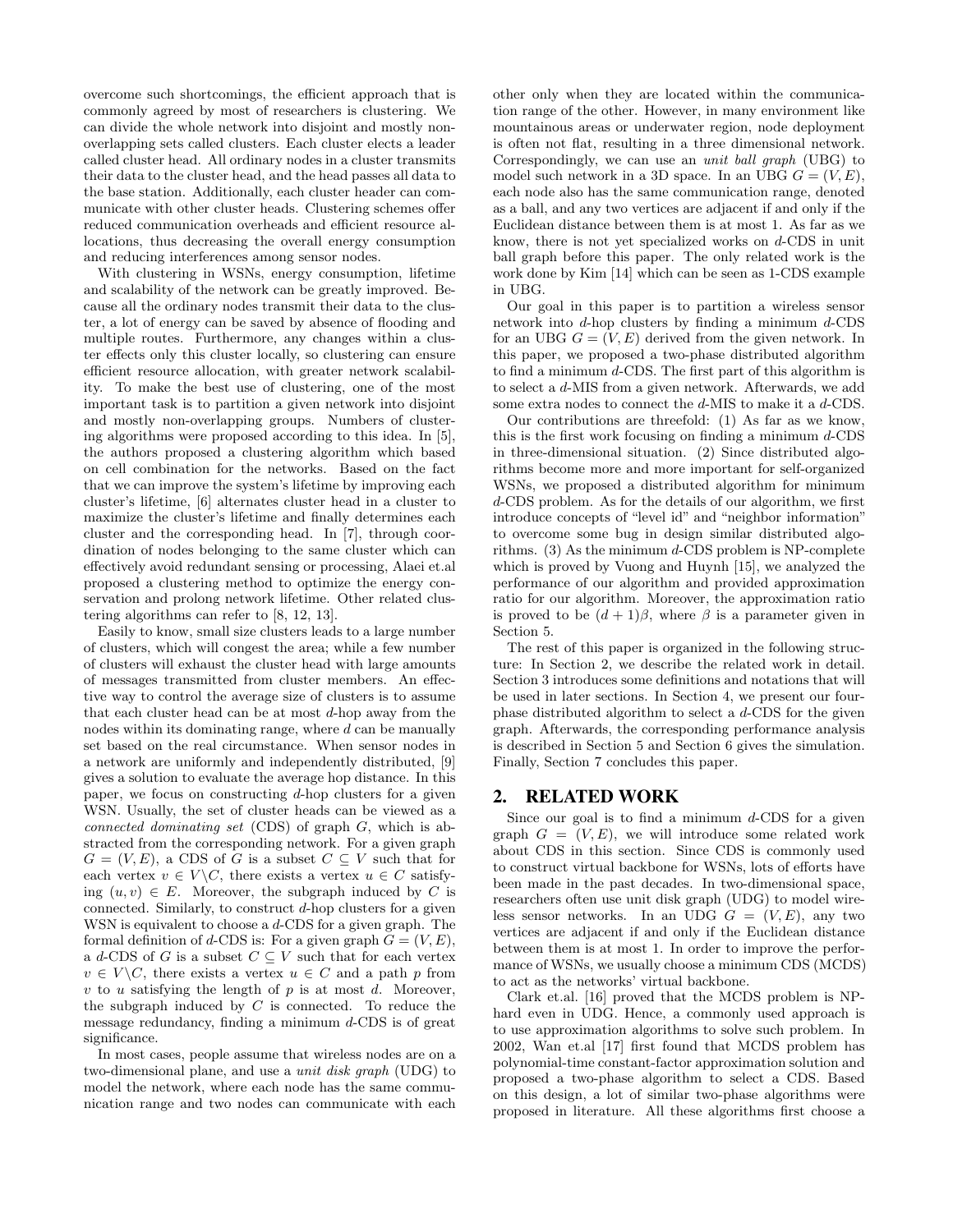maximal independent set (MIS), and the second phase is to add some extra nodes to connect them. An MIS for graph  $G = (V, E)$  is a subset  $M \subseteq V$  such that any two vertices in  $M$  are not directly connected, and if we insert a node  $u$ from  $V \backslash M$  into M, M will not be an MIS any more. Obviously, MIS is also a dominating set (DS). Besides, the related theoretical approximation ratio of such algorithms are also been widely studied [18]. On the other side, Cheng et.al [19] first found that MCDS problem has PTAS solutions. Even though PTAS has a better approximation ratio, the time cost in [19] is too high to implement in reality. Hence, the main focus of this field is still on constructing effective approximation algorithms to find a feasible solution within polynomial time. Except for those maximal independent set-based algorithms, there also exist other kinds of algorithms, such as greedy algorithms [20], Steiner tree-based algorithms [10], pruning-based algorithms [21] and connected clustering-based algorithms [22].

As for the two-phase algorithm, it is very common to apply color-marking algorithm to first select an MIS from a given graph  $G = (V, E)$  [17]. After we have obtained a DS, connecting this DS into a CDS is equivalent to finding a Steiner Tree for G. The formal definition of Stenner Tree is as follows: Given a graph  $G = (V, E)$ , a selected subset S, a Steiner Tree is a tree in G includes all vertices in S. In those MIS-based algorithms, Steiner Tree is commonly used in the connecting part. The detailed introduction about Steiner Tree used in constructing MCDS can refer to [10].

In a wireless sensor network, implementing cluster-based hierarchical structure is much more helpful to achieve efficient routing, increase the lifetime of networks and improve the network's scalability. Further, such structure can be modeled as d-hop CDS. Most of related works on d-hop CDS were finished within recent decades. In 2006, Huynh et.al [23] first proved that finding a minimum d-hop CDS in UDG is NP-complete. For a period of time since then, people could only propose some heuristic algorithms which has no exact performance analysis, especially the quantitative description about the gap between optimal solution and feasible solution. Until recently, some theoretical researches came out. In [11], Gao et.al proposed a two-phase approximation algorithm to compute a d-hop CDS in a UDG with a constant-factor approximation which is relevant with  $O(d^3)$ . Later, Zhang et.al [24] improved the approximation ratio into  $O(d^2)$  level.

Obviously, UBG can formulate a network environment more precisely than UDG because UBG model can reflect more detail of real world. Although the design of algorithms for MCDS in UBG seems to be similar with the design in UDG, the analysis part of these approximation algorithms could be much harder than that in UDG. Because of such difficulty, few papers study MCDS approximation in 3D space to the best of our knowledge. Actually, in most case, when people begin to study MCDS in UBG, they usually modify and generalize the corresponding approximation algorithms in 2D space, such as the two-phase algorithms mentioned above. In [25], Butenko and Ursulenko first proved that the ratio between the size of MIS and MCDS is at most 11 which leads to an approximation ratio of 22 for MCDS in UBG. Later, Kim [14] improved that ratio into 14.937.

As far as we know, there is few work studying minimum d-hop CDS in UBG. This paper is the first to study the relevant research.

## 3. PRELIMINARIES

In this section we will introduce some definitions and notations, which will be used later in our algorithms and analysis.

As mentioned before, for any given graph, we hope to find a minimum d-CDS to gather data and cluster the network. When designing algorithms for CDS, many researchers adopt a two-step algorithm as follows:

1. Construct a maximal independent set (MIS).

2. Connect this MIS into a CDS.

We follow a similar pattern in the design of our  $d$ -CDS algorithm. We first select a  $d$ -MIS, then connect this  $d$ -MIS into a  $d$ -CDS. The following are the definition of  $d$ -MIS,  $d$ -DS and the relation between them.

DEFINITION 1. A  $d$ -IS (independent set) for a given graph  $G = (V, E)$  is a vertex set I such that for any pair of nodes in I, the distance between them is greater than or equal to d hops.

DEFINITION 2. A d-MIS (maximal independent set) for a graph  $G = (V, E)$  is a d-IS such that if we insert any vertex from  $V \setminus I$ , I is no longer a d-IS.

By definition, it is easy to get the following lemma.

LEMMA 1. A  $d$ -MIS for a graph  $G$  is also a  $d$ -DS for  $G$ .

In the following sections, the distance between any two nodes u, v always means the smallest number of hops needed from u to v, and we use  $dis(u, v)$  to denote this distance. For any node  $u$ , we use  $d$ -hop neighbors for  $u$  to denote the set of nodes within  $d$  hops from  $u$  (except itself), i.e.,

$$
N^{d}(u) = \{ v \in V \mid 1 \le dis(u, v) \le d \}.
$$

## 4. A DISTRIBUTED ALGORITHM

Our distributed algorithm has two subroutines, which is a generalization of the algorithm described in [26, 11]. Based on a spanning tree, we first construct a d-MIS, then insert additional nodes to connect the selected nodes as a d-CDS. Specifically, all previous works failed to clarify the details of message interchange processes in their distributed designs, which might easily bring deadlock and termination problems. Our algorithm design avoids such problems, which can be implemented in any asynchronous systems.

## 4.1 Algorithm Description

Before entering our algorithm, there are some preparations to be finished. Given a UBG  $G = (V, E)$ , we select an arbitray root  $r$  (usually with maximum node degree and locates at the center of the network), and then use the distributed leader-election algorithm mentioned in [27] to construct a spanning tree. In the meanwhile, we calculate the level of each node, which is the number of hops from root to this node. As for the root r,  $level = 0$ . Then we can give a rank to every node by using the pair of its level and its id, (level, id). For any two node  $n_x$ ,  $n_y$ , suppose  $n_x$ .level,  $n_y.\text{level}$  is their level information,  $n_x.i.d$ ,  $n_y.i.d$  is their id information, then  $n_x$  has a lower rank than  $n_y$  if and only if one of the following conditions holds:

1.  $n_x.\text{level} < n_y.\text{level}$ ; or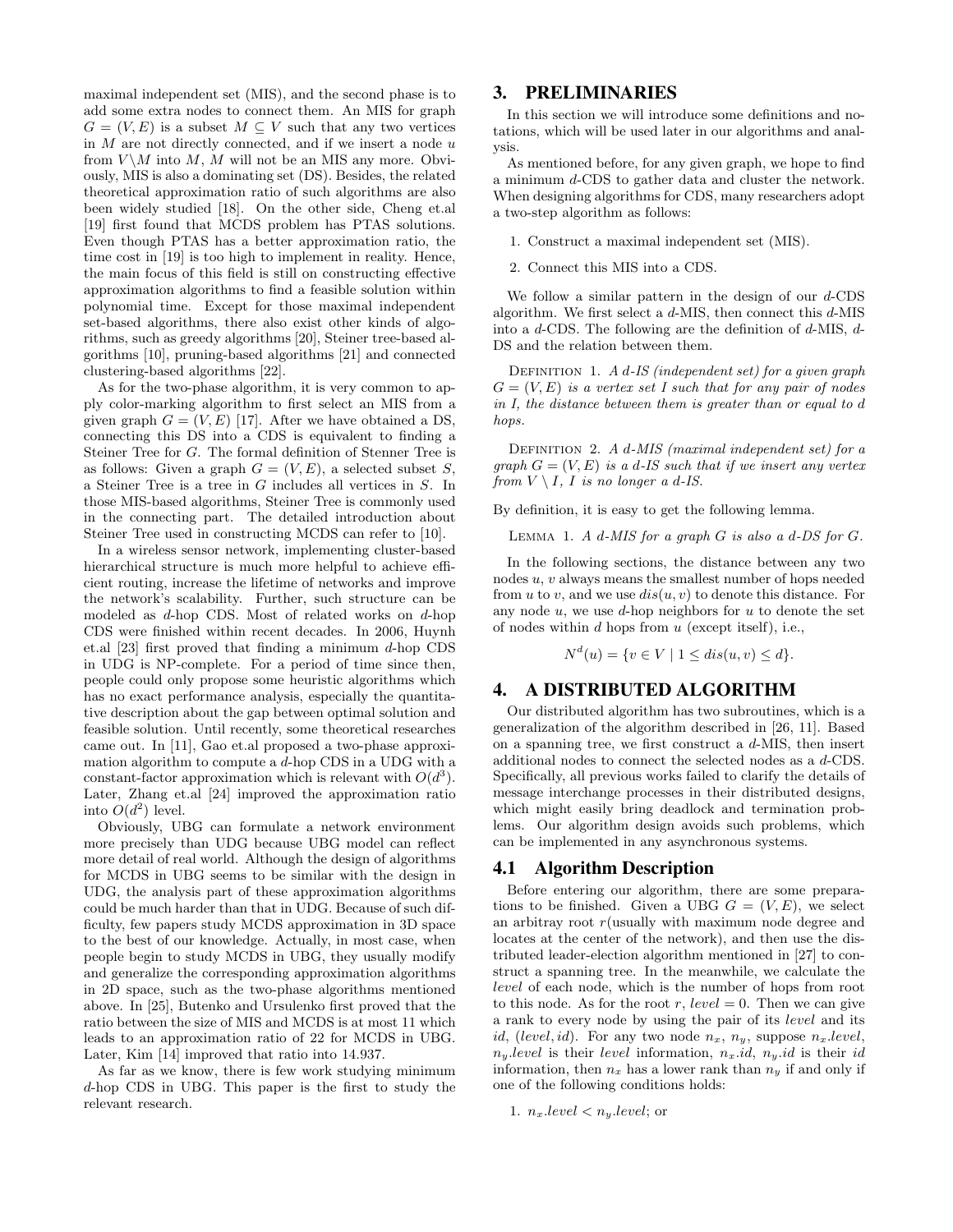#### 2.  $n_x.\text{level} = n_y.\text{level}$  and  $n_x.\text{id} < n_y.\text{id}$ .

Additionally, each  $n_i$  has a variable  $n_i$ .*children* for counting its children. It also uses a set  $n_i$ .nb to record its d-hop neighbors. Each entry of nb is the in the form of  $(ID_u, level_u)$ . Table 1 summarizes the variables used for each node  $n_i$ , some of which will be defined later.

|  | Table 1: Variables for each node $n_i$ |  |  |  |
|--|----------------------------------------|--|--|--|
|--|----------------------------------------|--|--|--|

| Name       | Explanation                                   |  |  |
|------------|-----------------------------------------------|--|--|
| level      | number of hops from root to $n_i$ .           |  |  |
| id         | the ordering number of $n_i$ .                |  |  |
| parent     | $n_i$ 's parent in tree.                      |  |  |
| children   | the number of $n_i$ 's children.              |  |  |
| nb         | the set of $n_i$ 's d-hop neighbors.          |  |  |
| color      | $n_i$ 's color.                               |  |  |
| black path | the path from one black node to another black |  |  |
|            | node which actives it.                        |  |  |

Subroutine  $1$  is a coloring process to select a  $d$ -DS for the given network. All the nodes are initially colored white, and will be colored black or grey eventually. We use three special variable  $WHITE$ ,  $BLACK$ ,  $GREY$  to denote these three colors. When a node u colors itself black, it will broadcast a *black* message, which will reach all nodes in  $N^{d+1}(u)$ , and each node v in  $N<sup>d</sup>(u)$  will color itself grey and broadcast a grey message which will also reach all nodes in  $N^d(v)$ . Each node in  $N^{d+1}(u) \setminus N^d(u)$  will record the path to u in blackpath if it is still white and its blackpath has not been determined. Once a node knows that all its lower rank dhop neighbors have been colored grey already, it will color itself black and broadcast a black message. All the black nodes will consists of a  $d$ -MIS for  $G$  after this subroutine. The detailed description is shown in Alg. 1. We use  $n_i \, x$  to count the unterminated children.

In subroutine 2, we will connect  $d$ -DS into a  $d$ -CDS. For each black node except the root, we color the nodes in its blackpath as black to connect it with another black node. The function  $pop(blackpath)$  means to take out the last entry of blackpath. After this subroutine, all the black nodes will consists of a d-CDS for G. The detailed description is shown in Alg. 2.

The two subroutines form our algorithm, and we will refer to this algorithm as d-CDS algorithm in the following section. Alternatively, instead of connecting each black dominator directly via blackpath, we may use distributed Steiner tree algorithm to connect black nodes (denoted as Steiner nodes), which could improve the final approximation ratio.

#### 4.2 An Example

In this subsection, we use an example to illustrate our algorithm. To keep it simple and precise, we just plot the example in two-dimensional space as is shown in Fig. 1.

Originally, we have a given UBG  $G = (V, E)$  with 17 nodes, as is shown in Fig. 1 (a). We want to find a 2 hop CDS for G. Before all of the work starts, we need to construct a spanning tree  $T$  for  $G$ . As Fig. 1 (b) shows, a spanning tree is formed according to the original graph and every node has a unique id number. A solid line between two nodes means there is an edge between them in the spanning tree T, and a dashed line between two nodes means there is an edge between them in the original graph  $G$ , but this edge is not included in T. Before actually processing coloring subroutine, each node should have already got its level and

#### Algorithm  $1$   $d$ -MIS coloring

- 1:  $n_i \text{.color} = WHITE;$   $\triangleright$  Initialization
- 2:  $n_i.x = n_i.cchildren;$
- 3: if  $n_i$  is root then
- 4: broadcast  $black({n_i.id})$ ;
- 5: end if
- 6: if receive  $black(path)$  then
- 7: if  $length(path) \leq d$  then
- 8: push  $n_i$ *id* to path;
- 9: broadcast  $black(path)$ :
- 10: if  $n_i \text{.color} = WHITE$  then
- 11:  $n_i \text{.color} = GREV;$
- 12: broadcast  $grey(n_i.id, d);$
- 13: end if
- 14: else if  $length(path) = d + 1 \& n_i-color = WHICH$ &  $n_i.blackpath$  is not set then
- 15:  $n_i.blackpath = path;$
- 16: end if
- 17: end if
- 18: if receive  $grey(n_j.id, k) \& k > 1$  then
- 19: mark  $n_i$  *id* as colored in  $n_i$  *nb*;
- 20: broadcast  $grey(n_j.id, k-1);$
- 21: end if
- 
- 22: if all lower rank d-hop neighbors are colored grey &  $n_i{\rm.}color={WHITE}$  then
- 23:  $n_i \text{.color} = BLACK;$
- 24: broadcast  $black({n_i.id})$ ;
- 25: end if
- 26: if  $n_i$ .children = 0 &  $n_i$ .color  $\neq$  WHITE then
- 27: broadcast  $colored(n_i.parent)$ ; terminate;
- 28: end if
- 29: if receive colored(n<sub>j</sub> parent) &  $n_i$  id =  $n_j$  parent then
- 30:  $n_i.x = n_i.x 1;$
- 31: if  $n_i.x = 0$  then
- 32: if  $n_i$  is not root then
- 33: broadcast  $colored(n_i.parent);$
- 34: end if
- 35: terminate;
- 36: end if
- 37: end if

Algorithm 2 d-CDS connecting

- 1: if  $n_i \text{.color} = BLACK$  then
- 2:  $nexthop = pop(n_i.blackpath);$ <br>3: broadcast join(nexthop, n<sub>i</sub>.bl.
- broadcast  $join(nexthop, n_i.blackpath);$
- 4: end if
- 5: if receive join(nexthop, blackpath) then
- 6: if  $n_i.id = nexthop$  and  $blackpath \neq \emptyset$  then
- 7:  $\qquad \qquad \textit{nexthop} = \textit{pop}(blackpath);$
- 8: broadcast  $join(nexthop, blackpath);$
- 9:  $n_i \text{.color} = BLACK;$
- 10: end if
- 11: end if

d-hop neighbor information. Then we can start to color the network.

In the coloring procedure as is shown in Alg. 1, initially all nodes are white. In Fig. 1 (b), root r colors itself black, and broadcasts a black message. In Fig. 1 (c), upon receiving a black message and detecting that there is a black node within its 2-hop distance, node 2, 3, 4, 5, 6 color themselves grey, and broadcast a grey message to inform all their d-hop neighbors that they have already been colored. At this time,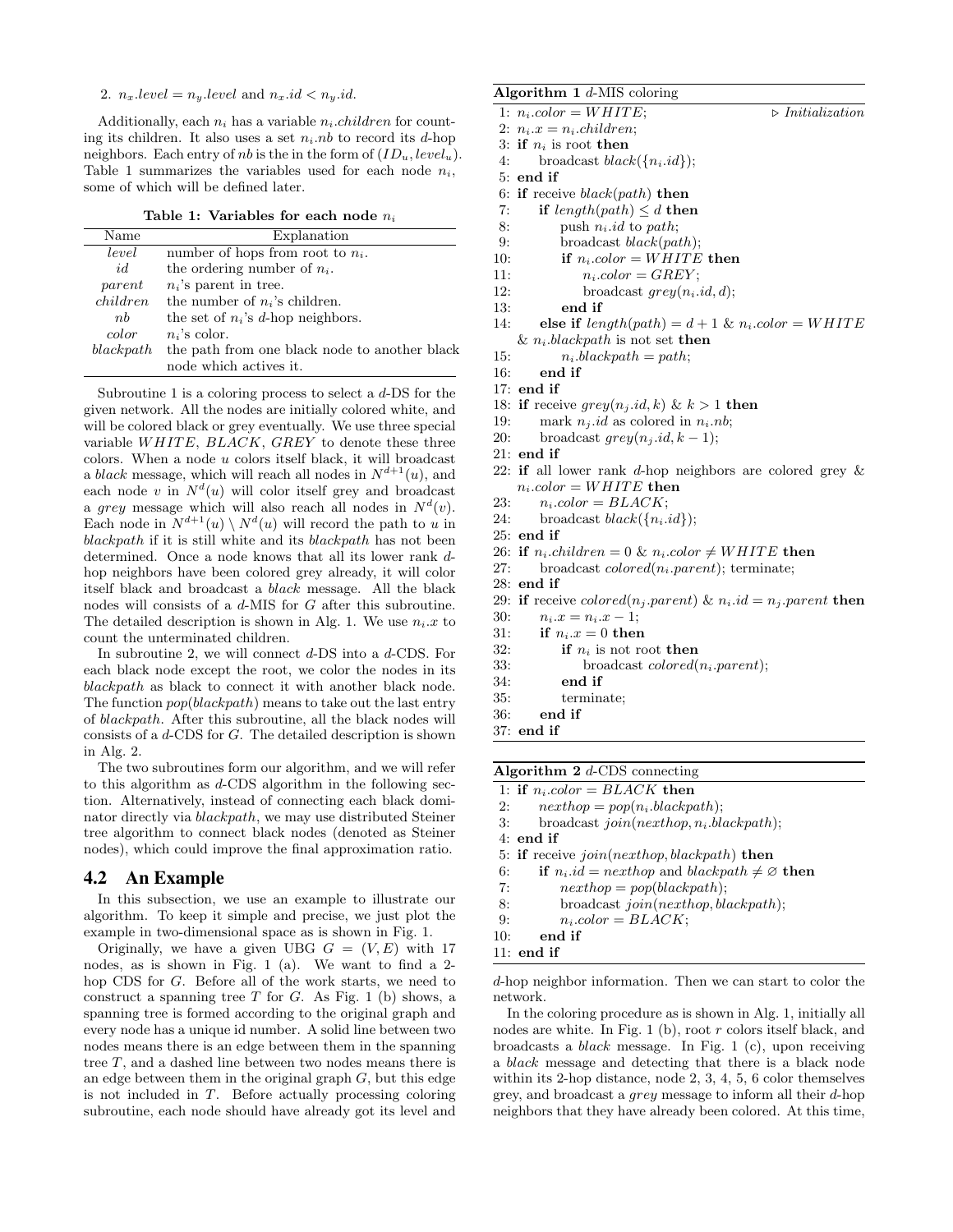node 8 notices that all its lower rank 2-hop neighbors have been colored grey (they are node 2, 4, 5, respectively), so node 8 colors itself black and broadcasts a black message. In Fig. 1 (d), node 9, 10, 13, 14, and 15 receive the black message initiated from node 8, and thus color themselves as grey and broadcast grey messages. Now node 11 can color itself black and broadcast a black message, which will lead node 12, 16, and 17 to color themselves as grey in Fig. 1 (e). Finally, the set of node {1, 8, 11} is our selected 2-MIS for  $G$ , also a 2-DS for  $G$ .

Fig. 1 (f) shows a possible way to connect these black nodes into a 2-CDS, since both node 8 and node 11 record the path from node 1 as their blackpaths. As a result, the set of nodes {1, 2, 3, 4, 6, 8, 11} is our selected 2-CDS.

## 5. PERFORMANCE ANALYSIS

In this section we will analyze the performance of our dhop CDS algorithm. We first prove the correctness of this design, and then discuss its approximation ratio.

THEOREM 1. d-CDS algorithm can successfully terminate with consistent agreement.

PROOF. First, we prove the termination for the  $d$ -CDS algorithm above. According Line 1-25 in Alg. 1, after enough time, all nodes will be colored either black or grey. From Line 25-26, leaf nodes will first terminate. Then leaf nodes will feed the messages of termination to their parents. Their parents will also terminate when all their children terminate according to Line 29-37. As for Alg. 2, the entire network will terminate when all blackpaths pop out.

Next, we will prove the property of agreement. Since each message in d-CDS algorithm except for Alg. 1 is broadcasted only once by each node, it is easy to understand the agreement in this situation. Besides, in Alg. 1, Line 22 ensures the sequence of the chosen black nodes is deterministic. Hence, the algorithm must meet the requirement of agreement.  $\Box$ 

Theorem 2. All the black nodes after Alg. 1 consists of a d-MIS for G.

PROOF. We noticed that every node must be colored as black or grey after Alg. 1, otherwise Alg. 1 cannot terminate.

Then we prove that the distance between any two black nodes is greater than or equal to d. We prove it by contradiction. Suppose there are two black nodes  $u$  and  $v$  with distance less than d. Because all the nodes are totally ordered by rank, without loss of generality we assume  $u$  has a higher rank than  $v$ . Then  $u$  cannot color itself unless it knows that  $v$  has been already colored. However, since the distance between  $u$  and  $v$  is less than  $d$ , in all black messages initiated from  $v$  and reached  $u$ , there must be one traveling less than  $d$  hops. Then by Alg. 1,  $u$  will be colored grey, which yields a contradiction.

We also cannot insert any more black nodes because if we change any grey nodes into black, there must exist a black node within d hops.

Thus all the black nodes form a d-MIS for  $G$ .  $\square$ 

Theorem 3. All the black nodes after Alg. 2 consists of a d-CDS for G.

PROOF. Denote the set of black nodes after Alg. 2 as C. According to Lemma 1 and Lemma 2, the set of black nodes after Alg. 1 is a d-MIS, so it is a d-DS for G by Lemma 1. Hence we only need to prove the connectivity of C. In Alg. 2, we use the nodes in *blackpath* to connect each black node(except the root) to another black node, the connectivity just follows.

Then we move on to the discussion of the approximation ratio. First we find an upper bound for the number of independent vertices for in a node's d-hop neighbors. Then we use this upper bound to establish a connection between IS and DS for a graph. Finally, we prove the approximation ratio of our algorithm. During our derivation, we use a lemma proved in [28], which is described in Lemma 2.

LEMMA 2.  $(28)$  For any vertex u in a UBG G, the neighborhood  $N(u)$  contains at most 12 independent vertices.

LEMMA 3. I is a  $d$ -IS of a UBG G, then for any vertex u,  $N<sup>d</sup>(u)$  contains at most  $\beta$  vertices from I, where

$$
\beta = \begin{cases}\n12 & \text{if } d = 1, \\
125 & \text{if } d = 2, \\
12 + \frac{8d^3 + 12d^2 + 6d}{\left[\frac{1}{2}\left[\frac{d-1}{2}\right]\right]} & \text{if } d \ge 3.\n\end{cases}
$$

PROOF. It is easy to see that when  $d = 1$ , the result is valid by Lemma 2. For  $d = 2$ , if we place a ball centered at  $z$  with radius 0.5 for each vertex  $z$  from  $I$ , then all these balls are mutually disjoint. Next, based on the knowledge that node  $u$ 's any 2-hop neighbor (as a ball with radius  $(0.5)$ ) should located within the ball centered at  $u$  with radius 2.5, we can calculate the upper bound of  $\beta$  for  $d = 2$  as

$$
\beta \le \frac{\frac{4}{3}\pi \cdot 2.5^3}{\frac{4}{3}\pi \cdot 0.5^3} = 125.
$$

Now suppose  $d \geq 3$ . For any  $u \in V$ , let

$$
A = N^{\lceil d/2 \rceil}(u) \cap I = \{a_1, a_2, ..., a_t\}
$$

denote the set of u's d-hop independent neighbor within  $\lfloor \frac{d}{2} \rfloor$ hops, and we will show that  $t \leq 12$ .

Suppose  $t > 12$ , then for any two vertices  $w, v \in A$ , denote the shortest path from  $w$  to  $u$  and from  $v$  to  $u$  as  $P_w$  and  $P_v$ , and denote  $w_0$ ,  $v_0$  as the last vertices on  $P_w$  and  $P_v$ . Because  $N^1(u)$  contains at most 12 independent vertices, if  $t > 12$ , we could always choose two vertices w and v such that  $w_0$  and  $v_0$  are within each other's transmission range (could be the same vertex). Then we could construct a path from w to v by travel in this order:  $w, w_0, v_0, v$ , and the length of this path is at most  $2\lceil d/2 \rceil - 1 \leq d$ , contradicting with the fact that  $w, v$  are  $d$ -hop independent. Thus

$$
\left|N^{\lceil d/2\rceil}(u)\cap I\right| = t \le 12.
$$
 (1)

Then consider the rest part of  $u$ 's  $d$ -hop neighbors. Let

$$
B = N^{d}(u) \setminus N^{\lceil d/2 \rceil}(u) \cap I = \{b_1, b_2, ..., b_m\}.
$$

For each  $1 \leq i \leq m$ , let  $Q_i$  be a shortest path from  $b_i$  to u. Denote  $D<sub>b</sub>$  as a ball centered at b with radius 0.5 and define a region  $C_i$  such that

$$
C_i = \bigcup_{b \in N^{\lfloor (d-1)/2 \rfloor}(b_i) \cap V(Q_i)} D_b.
$$

Here  $V(Q_i)$  is the set of nodes on path  $Q_i$ . We then claim that  $C_i$  cannot intersect with  $C_j$  for any  $i \neq j$ . If it happens, then we can construct a path between  $b_i$  and  $b_j$ , which has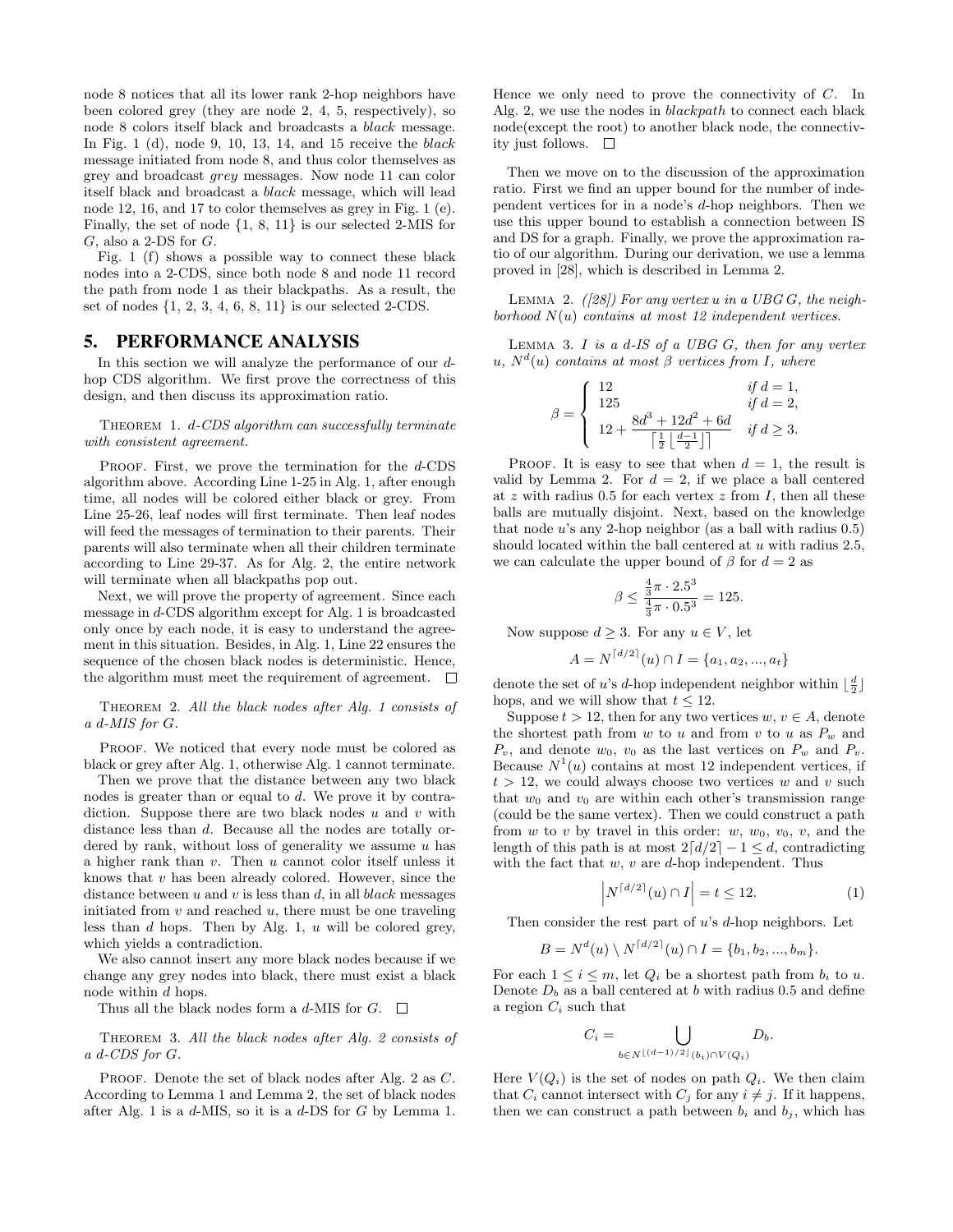

Figure 1: An example to construct a 2-CDS with 17 nodes

length at most  $2|(d - 1)/2| + 1 \leq d$ , contradicting the fact that  $b_i$ ,  $b_j$  are d-hop independent. Thus we have that  $C_i$ does not intersect with each other.

Suppose  $Q_i = w_1w_2w_3 \ldots$  Since  $Q_i$  is a shortest path between  $b_i$  and  $u$ , then  $D_{w_1}, D_{w_3}, \ldots$  are disjoint with each other, and the volume of  $C_i$  is at least  $\left[\frac{1}{2} \left\lfloor \frac{d-1}{2} \right\rfloor \right] \frac{4}{3} \pi \frac{1}{2^3}$ .

Next, notice that  $b_i \notin N^{\lceil d/2 \rceil}$ , so the distance between u and  $b_i$  is greater than  $\lceil \frac{d}{2} \rceil$ , i.e.  $dis(u, b_i) > \lceil \frac{d}{2} \rceil$ . For  $b \in$  $N^{\lfloor (d-1)/2 \rfloor}(b_i) \cap V(Q_i)$ , according to the triangle inequality, we have

$$
dis(u, b) \ge dis(u, b_i) - dis(b, b_i) > [d/2] - [(d - 1)/2] = 1,
$$

which means  $C_i$  does not intersect with the ball at center u with radius 0.5. Since every  $C_i$  locates within the ball at center u with radius  $d+0.5$ , we have

$$
m \le \frac{\frac{4}{3}\pi (d + \frac{1}{2})^3 - \frac{4}{3}\pi \frac{1}{2^3}}{\left\lceil \frac{1}{2} \left\lfloor \frac{d-1}{2} \right\rfloor \right\rceil \frac{4}{3}\pi \frac{1}{2^3}} = \frac{8d^3 + 12d^2 + 6d}{\left\lceil \frac{1}{2} \left\lfloor \frac{d-1}{2} \right\rfloor \right\rceil} \tag{2}
$$

From Eqn. (1), and Eqn. (2) we can get our final result.  $\Box$ 

LEMMA 4. Suppose  $D$  is a  $d$ - $DS$  of  $G$  and  $I$  is a  $d$ - $IS$  of G. Then  $|I \setminus D| \leq \beta |D \setminus I|$ .

PROOF. Denote  $X = I \setminus D$  and  $Y = D \setminus I$ . Construct a bipartite graph  $H = (X, Y, E)$ . Here  $(x, y) \in E$  if and only if  $x \in X$ ,  $y \in Y$ , and  $dis(x, y) \leq d$ . It is easy to see

$$
\sum_{x \in X} deg_H(x) = \sum_{y \in Y} deg_H(y), \tag{3}
$$

where  $deg_H(x)$  represents the degree of x in the bipartite graph  $H$ . Since any vertex in  $X$  is  $d$ -hop dominated by

some vertices, so for any  $x \in X$ ,

$$
deg_H(x) \ge 1. \tag{4}
$$

Next, By Lemma 3, for any  $y \in Y$ ,

$$
deg_H(y) \le \beta. \tag{5}
$$

Then our lemma follows from Eq. (3), (4), and (5).  $\Box$ 

LEMMA 5. Suppose  $I$  is a  $d$ -MIS for  $G$ , then we need at most  $d(|I| - 1)$  nodes to connect I in Alg. 1.

PROOF. In Alg. 1, for every black node except the root, there exists a black node at d hops away, just follow the blackpath. Thus, the total nodes needed to connect  $I$  is at most  $d(|I| - 1)$ .  $\Box$ 

Next we prove our main result.

THEOREM 4. Our d-CDS algorithm has an approximation ratio of  $(d+1)\beta$ .

PROOF. Denote the set of black nodes after Alg. 1 as  $I$ , and denote the set of all black nodes after Alg. 2 as C. Let  $C^*$  be the optimal solution of d-hop CDS in G. By Lemma 4,

$$
|I \setminus C^*| \leq \beta |C^* \setminus I|
$$
  
\n
$$
|I| - |I \cap C^*| \leq \beta |C^*| - \beta |C^* \cap I|
$$
  
\n
$$
|I| \leq \beta |C^*| - (\beta - 1)|C^* \cap I|
$$
 (6)

Also by Lemma 5, we have

$$
|C| \le d(|I| - 1) + |I| \n\le (d+1)|I| - d \n\le (d+1)\beta|C^*|
$$

Then the theorem holds.  $\quad \Box$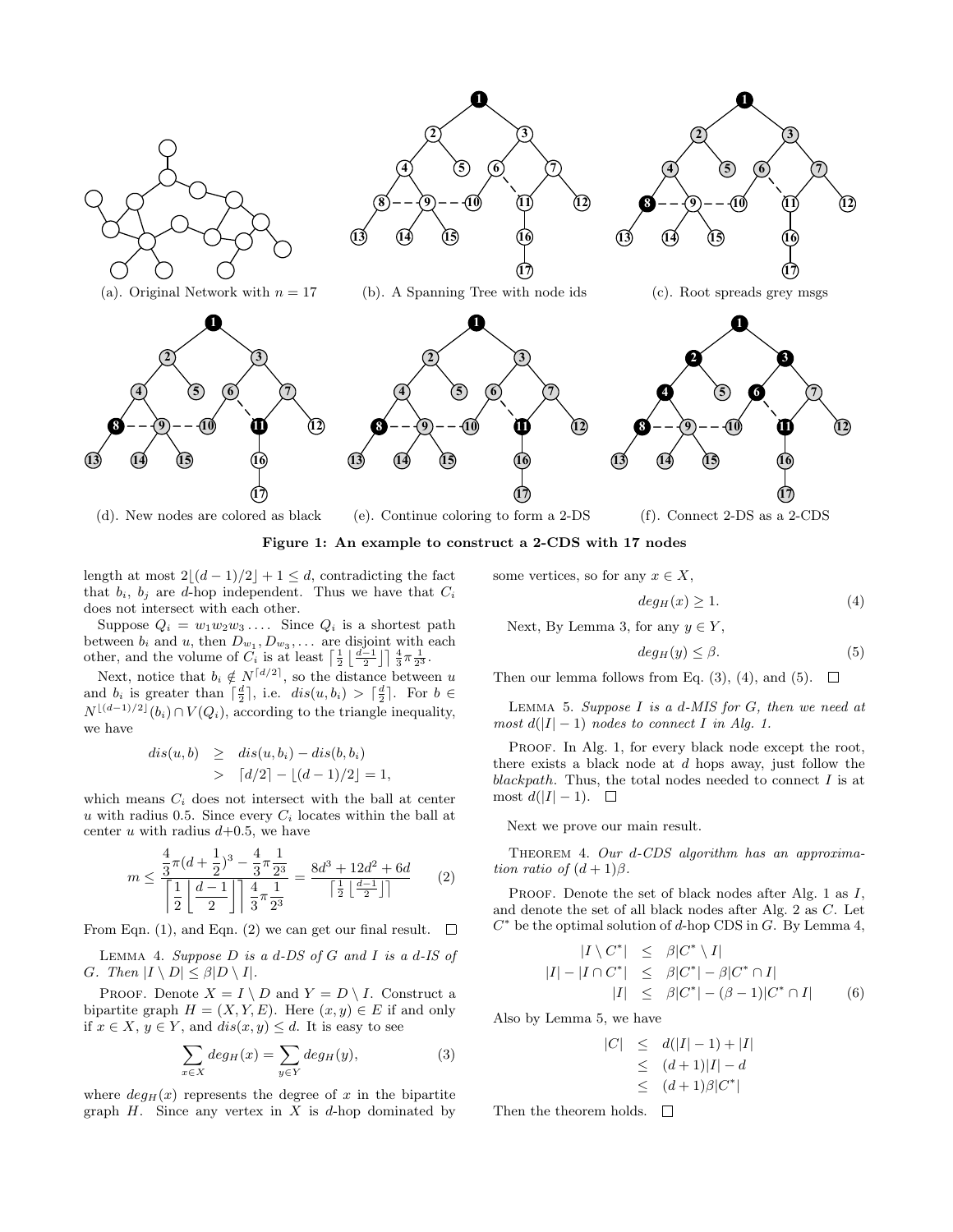

Figure 2: An example to illustrate the procedure of our algorithm.



Figure 3: An example to illustrate d-MIS and d-CDS size w.r.t. network size.

## 6. SIMULATION AND EVALUATION

In this section, we first present our experiment settings, then we show our evaluation results with corresponding analysis.

## 6.1 Experiment Settings

To evaluate the performance of our algorithm, we randomly generate different sets of nodes (with different node numbers and coordinates) on a space of size  $100 \times 100 \times 100$ units. For each fixed hop setting  $(d = 1, d = 2, d = 3)$ , we repeatedly run the algorithm for 50 different cases to achieve an average performance. We focus on the following impacts to evaluate the performance of our algorithm under different network sizes and different hop settings.

- The size of chosen CDS versus the size of the network, which is a direct reflection of algorithm performance. A smaller CDS is easier to maintain and has lower energy cost, bring benefits to the service providers.
- The d-MIS size versus the d-CDS size. This parameter reflects the construction of two-step d-CDS algorithm, and exposes the cost in each step.
- The hop count of chosen CDS, reflecting the concentration level of CDS. If  $d$  is smaller, then more nodes need to be selected into  $d$ -MIS, while if  $d$  is larger, then more nodes are needed to connect two cluster heads.

The various parameters used in our simulation are tabulated in Table 2.

### 6.2 Experiment Results

In this part, we will provide some numerical results on the distributed algorithm proposed above. First, Fig. 2 (a)-(c) shows the detailed procedure of how our algorithm successfully obtains a d-CDS. In this exhibition, we set the biggest

Table 2: Simulation Parameters

| <b>System Parameter</b>         | Description |
|---------------------------------|-------------|
| number of nodes in WSN          | 100-500     |
| number of samples in each round | 50          |
| step length                     |             |
| number of hops                  | $1-3$       |

monitoring ability of a dominator as 3 hops and the number of total nodes as 100. We try to construct a 3-CDS with our algorithms. Fig. 2 (a) exhibits the initial state of a wireless sensor network. In this state, every node is colored as green. After running Alg. 1, we get Fig. 2 (b). In this figure, the black nodes form a 3-MIS with 11 nodes among 100 candidates. These nodes also form a dominating set which can dominate all other nodes in graph within 3 hops. Then we connect nodes in 3-MIS with some extra nodes with Alg. 2. We color that extra nodes black and form a 3-CDS shown in Fig. 2 (c). Finally, 28 nodes are selected as 3-CDS for the given graph, which is only around 30% of the network.

Next, let us compare the d-MIS size versus d-CDS size. This parameter reflects the construction cost for our algorithm. Fig. 3 (a)-(c) shows the error bar graph for  $d$ -MIS and  $d$ -CDS size w.r.t. network size where  $d$  is setting as 1, 2, and 3, respectively. In each case we take the best, the average, and the worst case results among 50 distinct experiments. From this figure we can see that as  $d$  increases, the size of d-MIS reduces significantly while the size of connectors is relatively increased. This phenomenon is easy to explain from the nature of our algorithm:  $(1)$  as d increases, less number of clusters are needed to dominate the whole network; (2) whereas more number of connectors are needed to connect pairwise cluster heads because the distance between them are increased according to d.